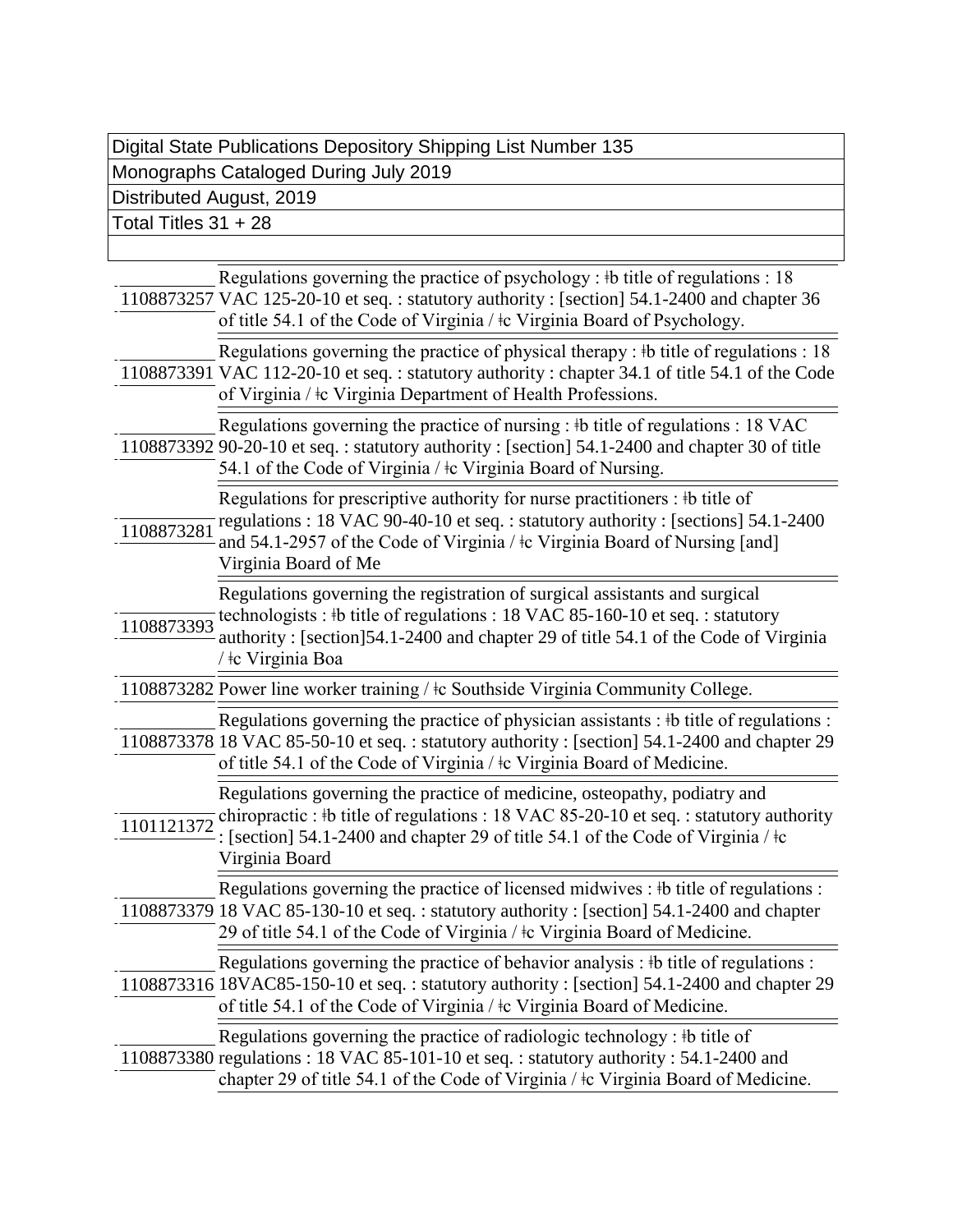| 1108873309 | Regulations governing the licensure of occupational therapists : #b title of<br>regulations : 18 VAC 85-80-10 et seq. : statutory authority : [section] 54.1-2400<br>and chapter 29 of title 54.1 of the Code of Virginia / $\pm c$ Virginia Board of<br>Medicine.           |
|------------|------------------------------------------------------------------------------------------------------------------------------------------------------------------------------------------------------------------------------------------------------------------------------|
|            | Regulations governing the licensure of athletic trainers : #b title of regulations : 18<br>1108873310 VAC 85-120-10 et seq.: statutory authority: [section] 54.1-2400 and chapter 29<br>of title 54.1 of the Code of Virginia / ‡c Virginia Board of Medicine.               |
| 1108873311 | Regulations governing the practice of licensed acupuncturists : #b title of<br>regulations: 18 VAC 85-110-10 et seq.: statutory authority: [section] 54.1-2400<br>and chapter 29 of title 54.1 of the Code of Virginia / $\frac{1}{2}$ c Virginia Board of<br>Medicine.      |
|            | Regulations governing the practice of dental assistants : title of regulations : 18<br>1108873312 VAC 60-30-10 et seq.: statutory authority: [section]54.1-2400 and Chapter 27 of<br>Title 54.1 of the Code of Virginia / ‡c Virginia Board of Dentistry.                    |
|            | Regulations governing the practice of dental hygiene : #b title of regulations : 18<br>1108873313 VAC 60-25-10 et seq.: statutory authority: [section] 54.1-2400 and chapter 27 of<br>title 54.1 of the Code of Virginia / ‡c Virginia Board of Dentistry.                   |
|            | Regulations governing the practice of dentistry: #b title of regulations: 18 VAC<br>1102674460 60-21-10 et seq.: statutory authority : [section] 54.1-2400 and chapter 27 of title<br>54.1 of the Code of Virginia / ‡c Virginia Board of Dentistry.                         |
| 1108873243 | Emergency regulations governing the registration of peer recovery specialists: $\pm b$<br>title of regulations : 18 VAC 115-70-10 et. seq. : statutory authority : [sections]<br>54.1-2400 and chapter 35 of title 54.1 of the Code of Virginia / ‡c Virginia Board<br>of Co |
| 1108873398 | Emergency regulations governing the registration of qualified mental health<br>professionals : #b title of regulations : 18 VAC 115-80-10 et. seq. : statutory<br>authority: [sections] 54.1-2400 and chapter 35 of title 54.1 of the Code of<br>Virginia / ‡c Virginia      |
| 1108873228 | Regulations governing the practice of audiology and speech-language pathology :<br>#b title of regulations : 18VAC30-21-10 et seq. : statutory authority : [section]<br>54.1-2400 and chapter 26 of title 54.1 of the Code of Virginia / ‡c Virginia Board<br>of Audiolo     |
|            | 1108873364 Department of Health Professions : #b the adjudication process                                                                                                                                                                                                    |
| 1108873365 | Virginia Tech Carilion School of Medicine brochure / ‡c Virginia Polytechnic<br>Institute and State University.                                                                                                                                                              |
|            | 1108873366 New cadet handbook : #b 2018-19 / #c Virginia Military Institute.                                                                                                                                                                                                 |
| 1103440721 | The impact agency $229:$ #b leveraging agency 229 for greater economic growth /<br>the report prepared by the Virginia Tech Office of Economic Development.                                                                                                                  |
| 1108873367 | Agency 229 matters / ‡c produced by Communications and Marketing, College of<br>Agriculture and Life Sciences, Virginia Tech.                                                                                                                                                |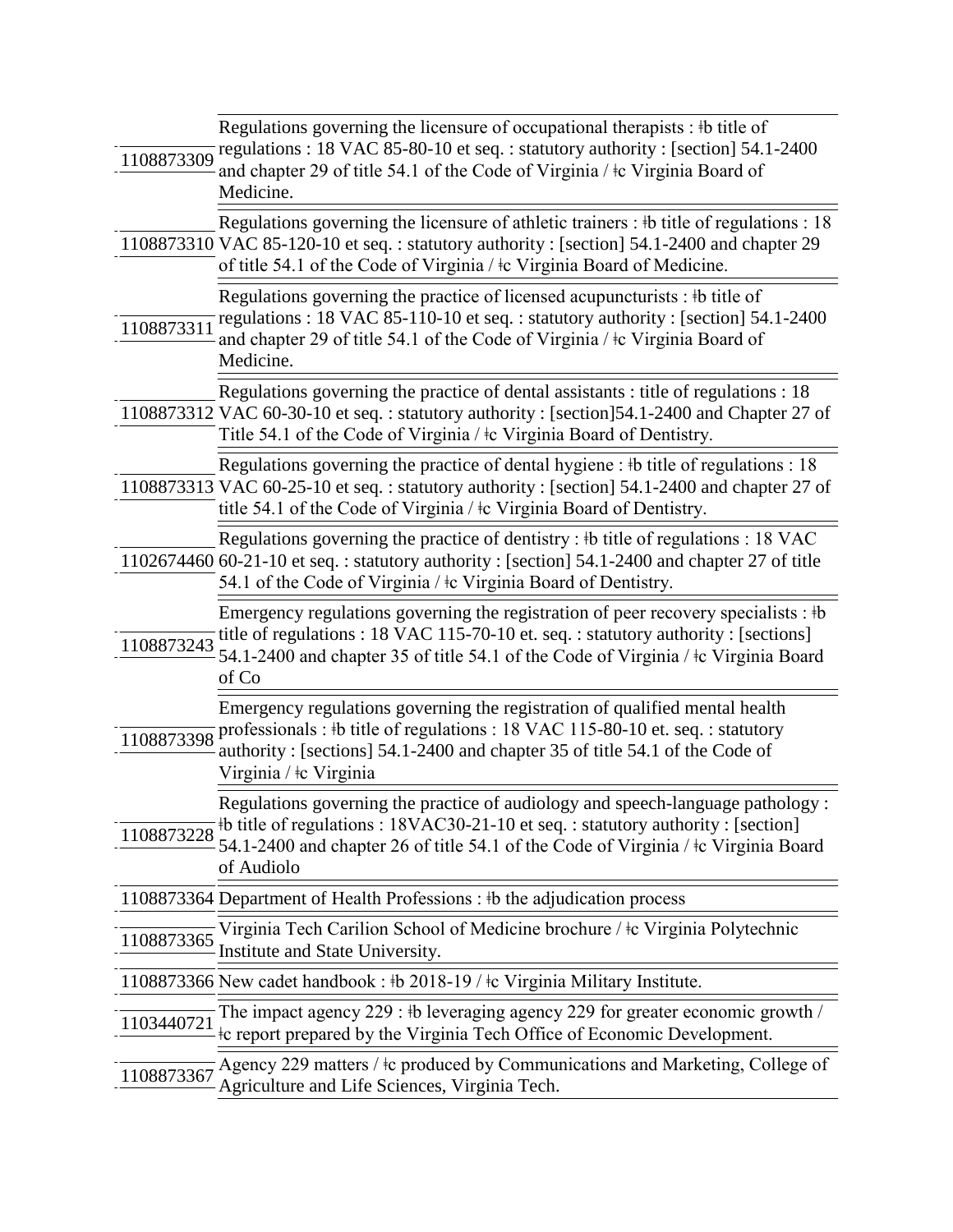| 1108873353 | Agency 229 matters [flyer] / ‡c produced by Communications and Marketing,<br>College of Agriculture and Life Sciences, Virginia Tech.                                                         |
|------------|-----------------------------------------------------------------------------------------------------------------------------------------------------------------------------------------------|
| 1108873354 | Virginia Tech Carilion School of Medicine : #b the curriculum / $\pm c$ Virginia<br>Polytechnic Institute and State University.                                                               |
| 1108873355 | Experience VT: #b aspirations for student learning / #c Virginia Polytechnic<br>Institute and State University.                                                                               |
|            | 1108873405 Don't just visit the past : #b get into it / $\pm$ Jamestown-Yorktown Foundation.                                                                                                  |
|            | 1108873406 Blast from the past special exhibition / $\pm c$ Jamestown-Yorktown Foundation.                                                                                                    |
| 1108873412 | America's historic triangle : #b Jamestown-Williamsburg-Yorktown / #c<br>Jamestown-Yorktown Foundation.                                                                                       |
|            | Jamestown settlement exhibition gallery refresh / ‡c Jamestown- Yorktown<br>Foundation.                                                                                                       |
|            | 1110725788 Jamestown-Yorktown Foundation media resources / ‡c Jamestown-Yorktown<br>Foundation.                                                                                               |
| 1110725789 | A guide to reinstating your driving privilege / ‡c Virginia Department of Motor<br>Vehicles.                                                                                                  |
|            | 1110725790 DMV connect : #b bringing service to you / #c Department of Motor Vehicles.                                                                                                        |
| 1110725739 | Beyond boundaries 2047 : #b the campus plan / Virginia Polytechnic Institute and<br>State University.                                                                                         |
| 1110725740 | Transportation network companies : #b a guide for law enforcement in Virginia / $\pm c$<br>Virginia Department of Motor Vehicles.                                                             |
| 1110725741 | Transportation network companies : $\frac{1}{2}$ b a guide for TNC drivers in Virginia / $\frac{1}{2}$ c<br>Virginia Department of Motor Vehicles.                                            |
| 1110725742 | Virginia transportation network company manual / ‡c Virginia Department of<br>Motor Vehicles.                                                                                                 |
|            | 1110725794 Mopeds in Virginia / ‡c Virginia Department of Motor Vehicles.                                                                                                                     |
|            | Virginia troops to trucks: #b helping service men and women obtain tools for<br>1110725795 future employment in the transportation industry / $\pm$ Virginia Department of<br>Motor Vehicles. |
| 1110725796 | Respect and rewards : #b for those who served : add a veterans indicator to your<br>driver's license or ID card / ‡c Virginia Department of Motor Vehicles.                                   |
| 1110725797 | EZFLEET : #b title, register, renew and maintain your fleets, all without leaving<br>your office / ‡c Virginia Department of Motor Vehicles.                                                  |
|            | 1110725574 Military guide / ‡c Virginia Department of Motor Vehicles.                                                                                                                         |
|            | 1110725575 Documentos aceptables : $\frac{1}{2}$ para obtener el título de un vehículo en Virginia / $\frac{1}{2}$<br>Virginia Department of Motor Vehicles.                                  |